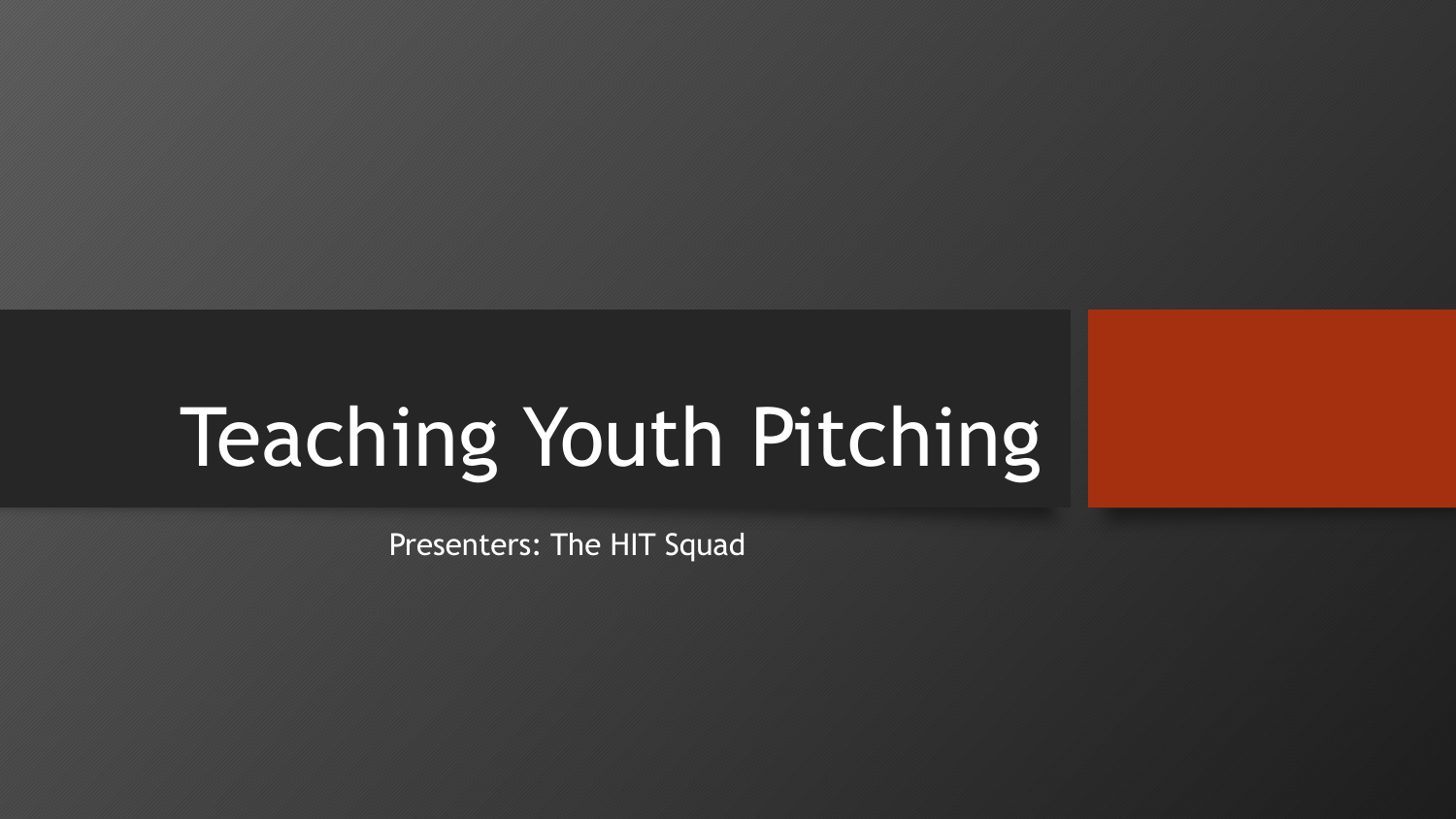#### Our Desired Outcomes

- To properly introduce pitching to our youth players
- Proper throwing mechanics is our foundation and should be emphasized
- Proper kinetic chain of body movements for pitchers
- Pitchers need a singular voice from coaching staff
- USA Baseball Pitch Smart Pitch Counter Chart
- Basic arm care for youth pitchers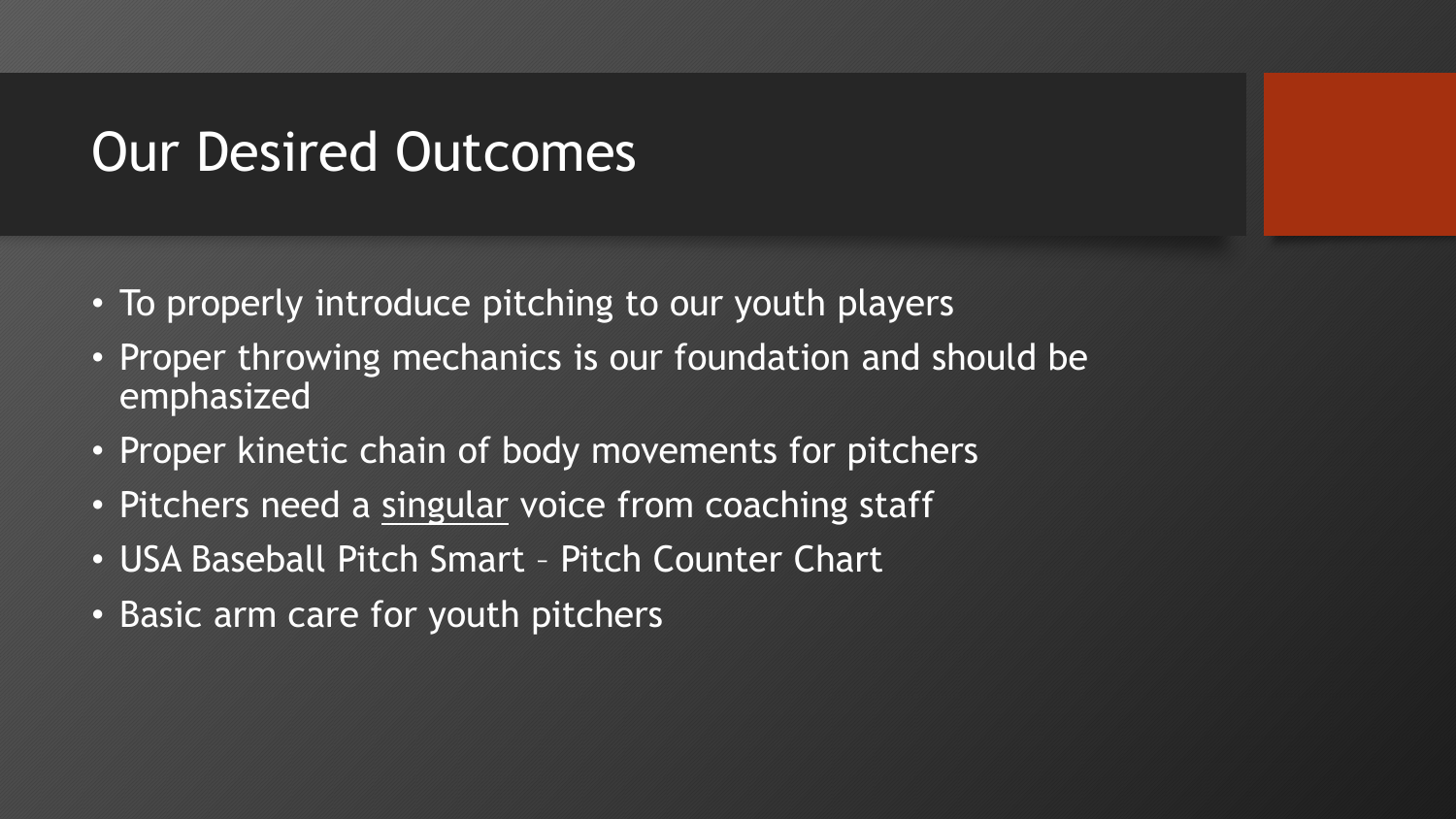### Our Foundation is Key

- Proper throwing mechanics is our key to success and should be emphasized at every practice
	- Eyes on catcher/partner at all times
	- Use of our big muscles
	- Lead shoulder remains closed until it shouldn't
	- Front hip leads the rest of the body
	- Release point and extension
	- Follow through chest over front leg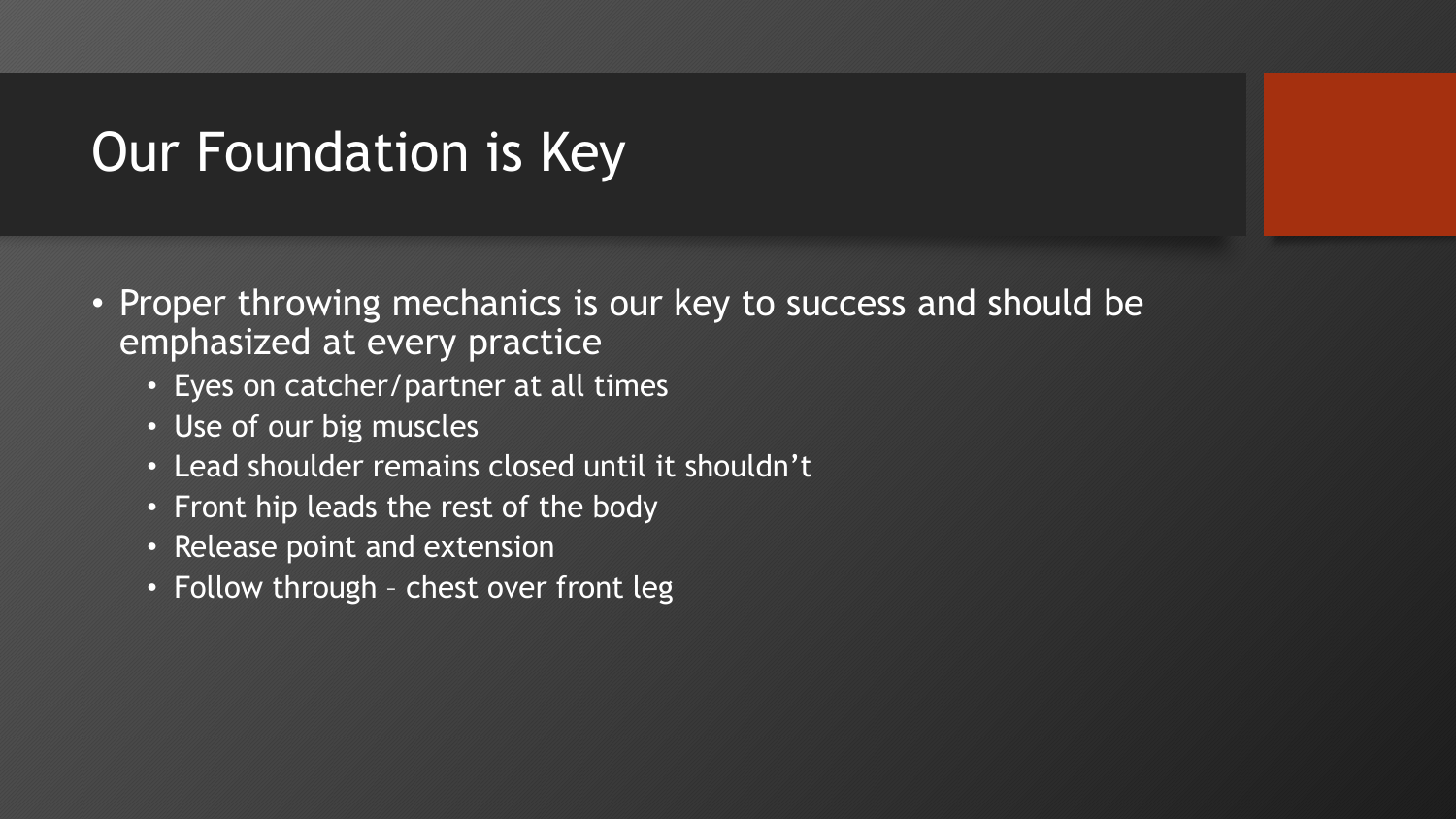# Pitching Kinetic Chain for Beginners

- Starting stance for beginning pitchers why the stretch position?
	- Less movement = better balance and mechanics
- Leg lift and BALANCE how should the toe point?
- Hand break
- Leg Drive what body part leads?
	- We do not want to "open the barn gate"
- Stride
	- Back leg drive through catcher
	- Plant foot should be in a direct line to the catcher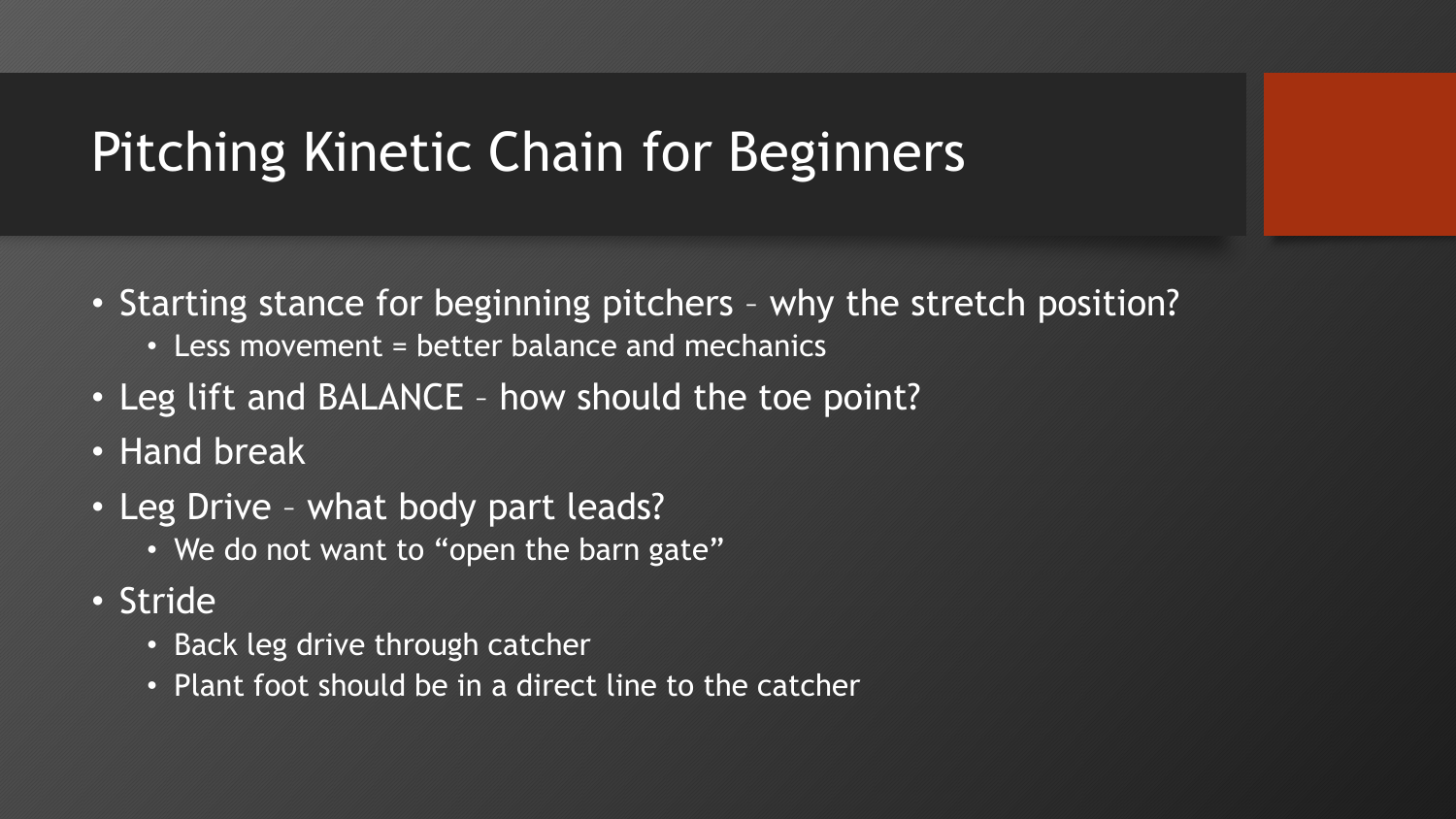# Pitching Kinetic Chain for Beginners

- Glove hand elbow drives into hip
- Throwing arm needs proper extension with release out in front of nose
- Follow through
	- Superman position
	- Catcher should not be able to read a pitcher's front of jersey or logo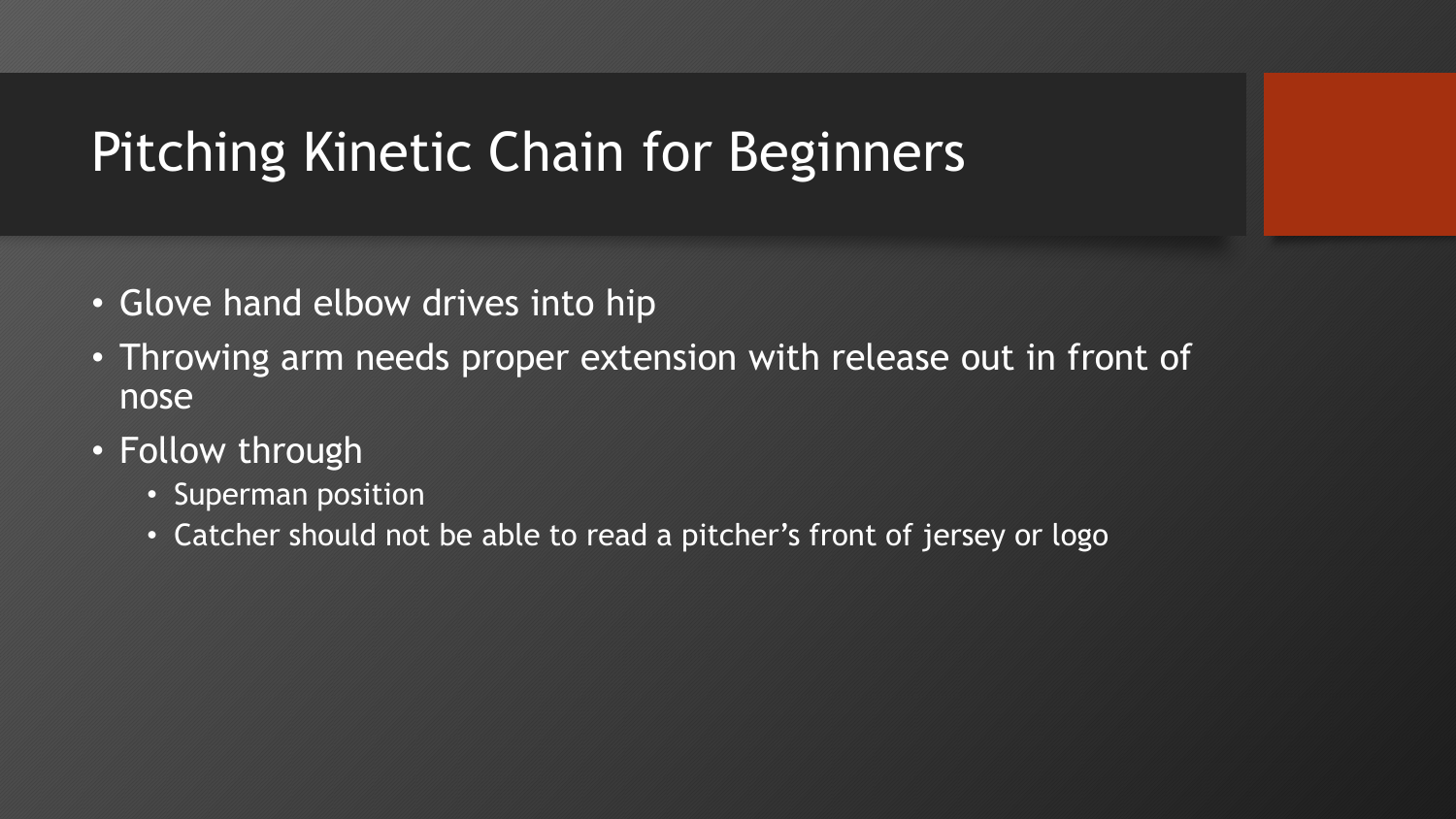# Singular Voice

- It is critical for all players new to pitching to have a single voice instructing them at practice and in games
- Each coach has different verbiage and pitchers need a clear mind when performing
- If there are multiple people telling the pitcher what to do, they will be thinking a million thoughts instead of what they need to do…throw strikes!
- Keep it simple!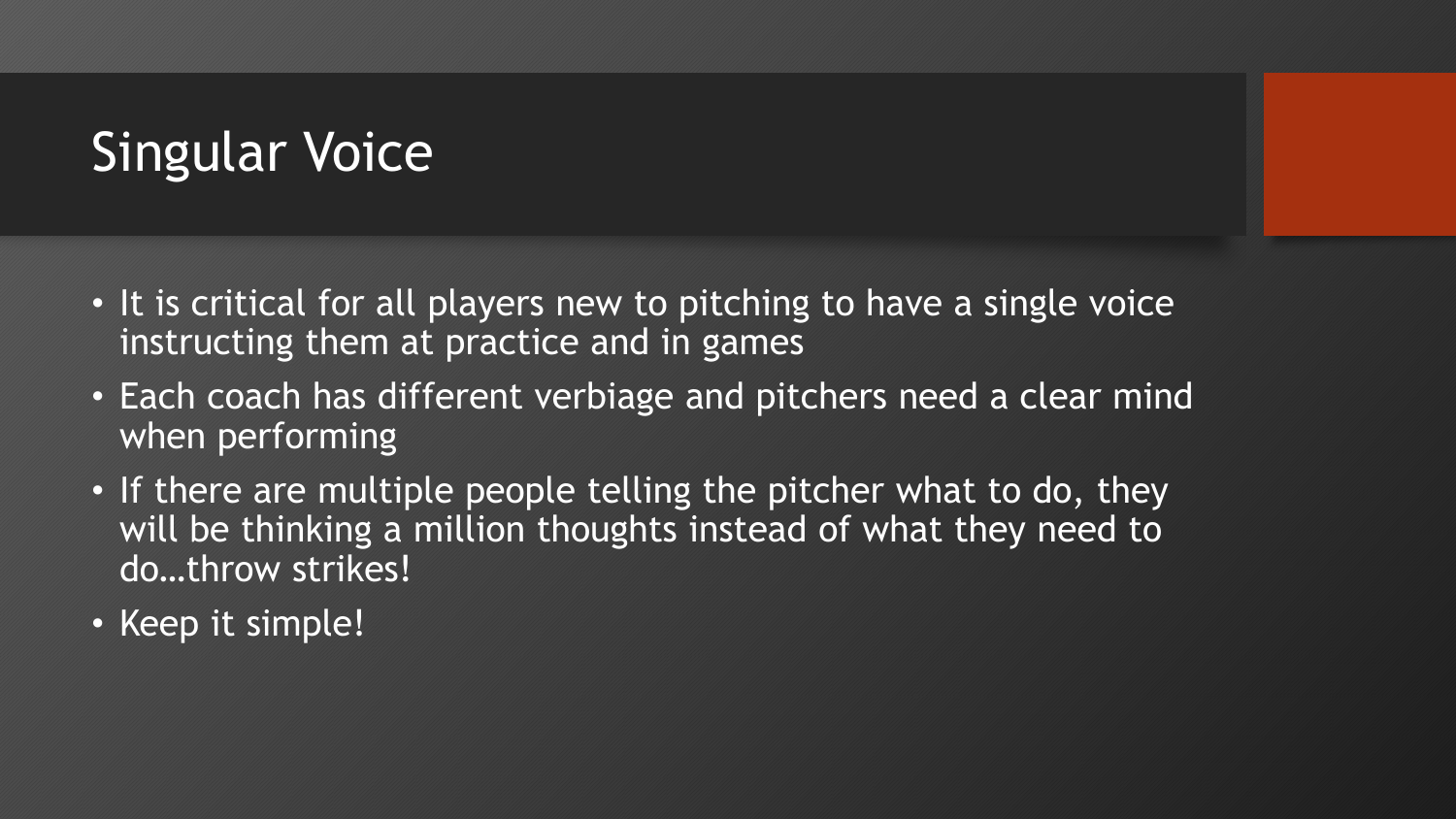## USA Baseball Pitch Counter

#### PITCH SMART USA

| <b>AGE</b> | <b>REQUIRED REST (PITCHES)</b> |           |           |           |
|------------|--------------------------------|-----------|-----------|-----------|
|            | 0 Days                         | 1 Days    | 2 Days    | 3 Days    |
| $7 - 8$    | $1 - 20$                       | $21 - 35$ | 36-50     | N/A       |
| $9 - 10$   | $1 - 20$                       | $21 - 35$ | $36 - 50$ | $51 - 65$ |
| $11 - 12$  | $1 - 20$                       | $21 - 35$ | $36 - 50$ | $51 - 65$ |
| $13 - 14$  | $1 - 20$                       | $21 - 35$ | $36 - 50$ | $51 - 65$ |
| $15 - 16$  | $1 - 30$                       | $31 - 45$ | 46-60     | $61 - 75$ |

- Understand that every player is different in their recovery
- General rule of thumb: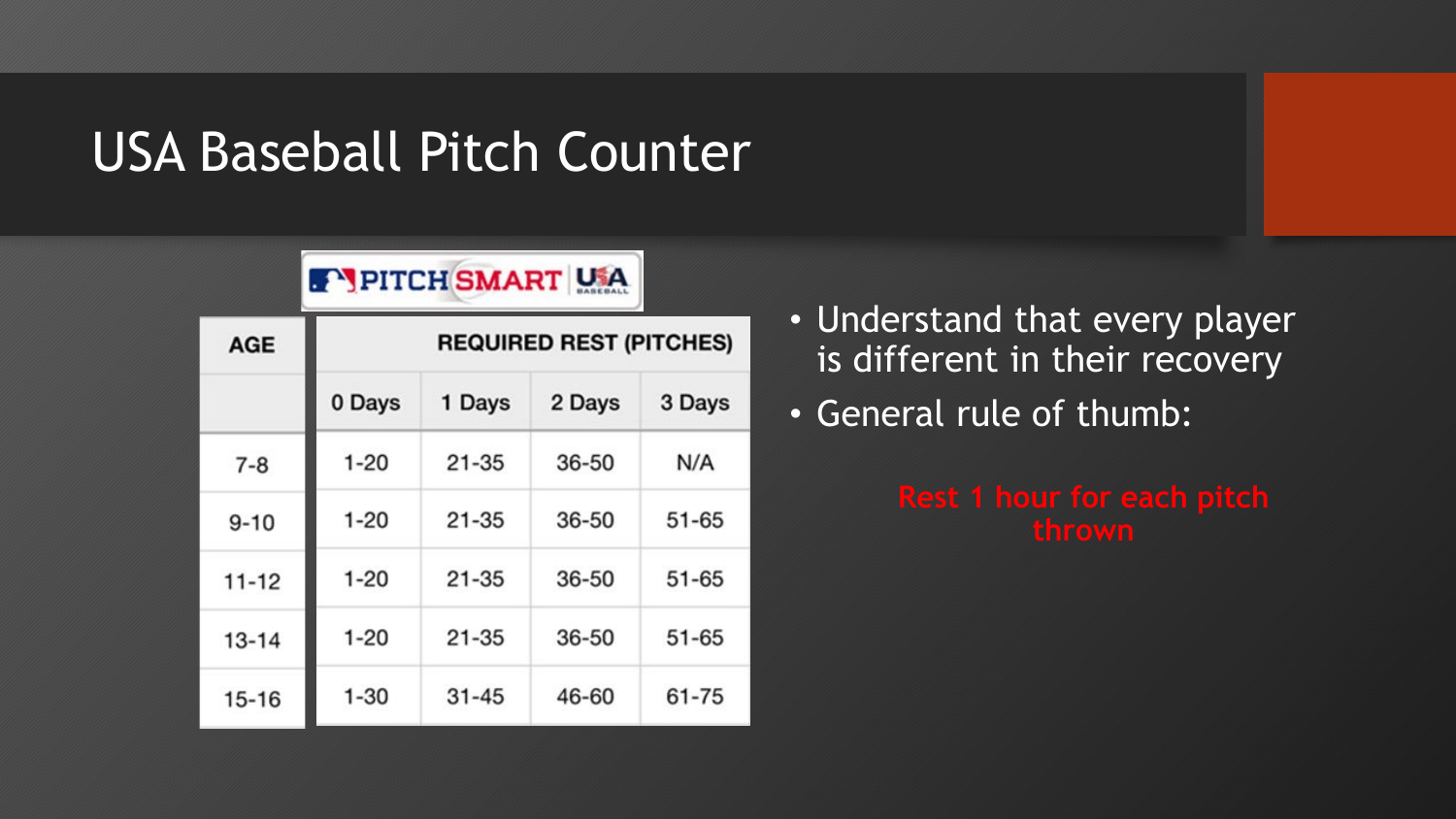# Basic Arm Care

- Implement a pre-activity (practice or game) stretching and throwing routine for all players
- Post-game for pitchers or anyone that has thrown a lot and/or is sore
	- Ice how long and what to ice?
	- Stretches
		- Door way stretch two variations
		- Sleeper stretch
		- Scapula I's, T's and V's